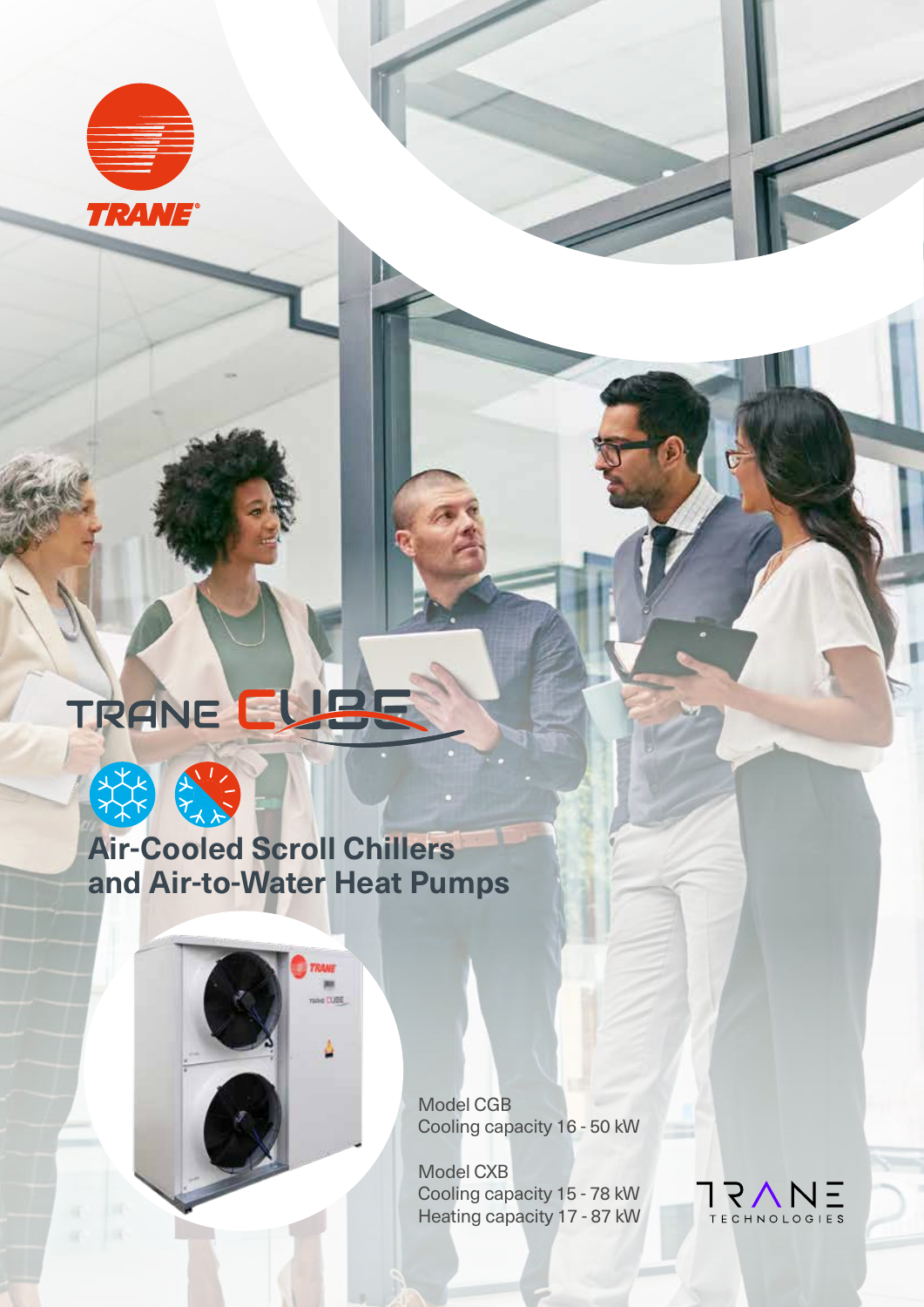## Air-Cooled Scroll Chillers and Heat Pumps



#### Range description

- **CGB** chillers with/without hydraulic module
- **CGB-A** chillers with hydraulic module and built in water tank
- **CXB** heat pumps with/without hydraulic module
- **CXB-A** heat pumps with hydraulic module and built in water tank

#### Unit description

- Tandem scroll compressors
- Electronic expansion valve
- Self-adaptive defrosting system
- Axial fans with fan speed regulation for condensing control (EC fans on chillers sizes 033/036/039 and heat pumps sizes 045/050)
- Micro-channel condenser coils (CGB)
- Brazed plate heat exchanger with pressure differential switch and antifreeze protection electric heater
- Air side heat exchanger with seamless copper tubes and aluminium fins (CXB)
- Microprocessor-based controller to manage unit on/off mode, operating mode setting, parameters setting, and error code display

• Serial card with BACnet™ Protocol MS/TP or TCP/IP

- Electrical panel with main disconnect switch
- Casing and panels in galvanised and painted steel
- Conto Termico compliance (Italy)
- All CXB heat pumps A+ or A++ Ecodesign efficiency class

#### Factory-mounted options and a series and a series Accessories

- Low ambient temperature kit, in cooling mode down to -10°C
- Low ambient temperature kit, in heating mode down to -15˚C
- 3-way valve for domestic hot water (power supply and control included)
- Compressors sound attenuating jackets (low noise version)
- Soft-starter
- Control panel electric heater with thermostat
- Phase failure protection relay
- Epoxy coated condensing coils (CXB)
- E-coated condensing coils (CGB)
- EC fans
- Anti-freeze protection kit for hydraulic versions (recommended for operation with outdoor temperature between 0°C and -20°C)

#### • Serial card RS485

- Gateway Modbus
- Remote control panel
- Flow switch
- Automatic water filling
- Water strainer
- Water gauges/gas gauges
- Rubber anti vibration mounts
- Automatic circuit breakers
- Power supply without neutral 400V/3Ph/50Hz

#### Advantages

All units are designed in compliance with Ecodesign directive ErP 2009/125/EC relating to products intended for cooling, heating and domestic hot water production. All CXB heat pumps are A+ or A++ Ecodesign efficiency class.

DYNAMIC LOGIC CONTROL manages the differential of the outlet water temperature in accordance to the speed variation, ensuring fewer compressor starts and energy savings.

DYNAMIC SET POINT allows to change the set point simultaneously to always achieve the conditions of best comfort and, above all, maximum energy saving.





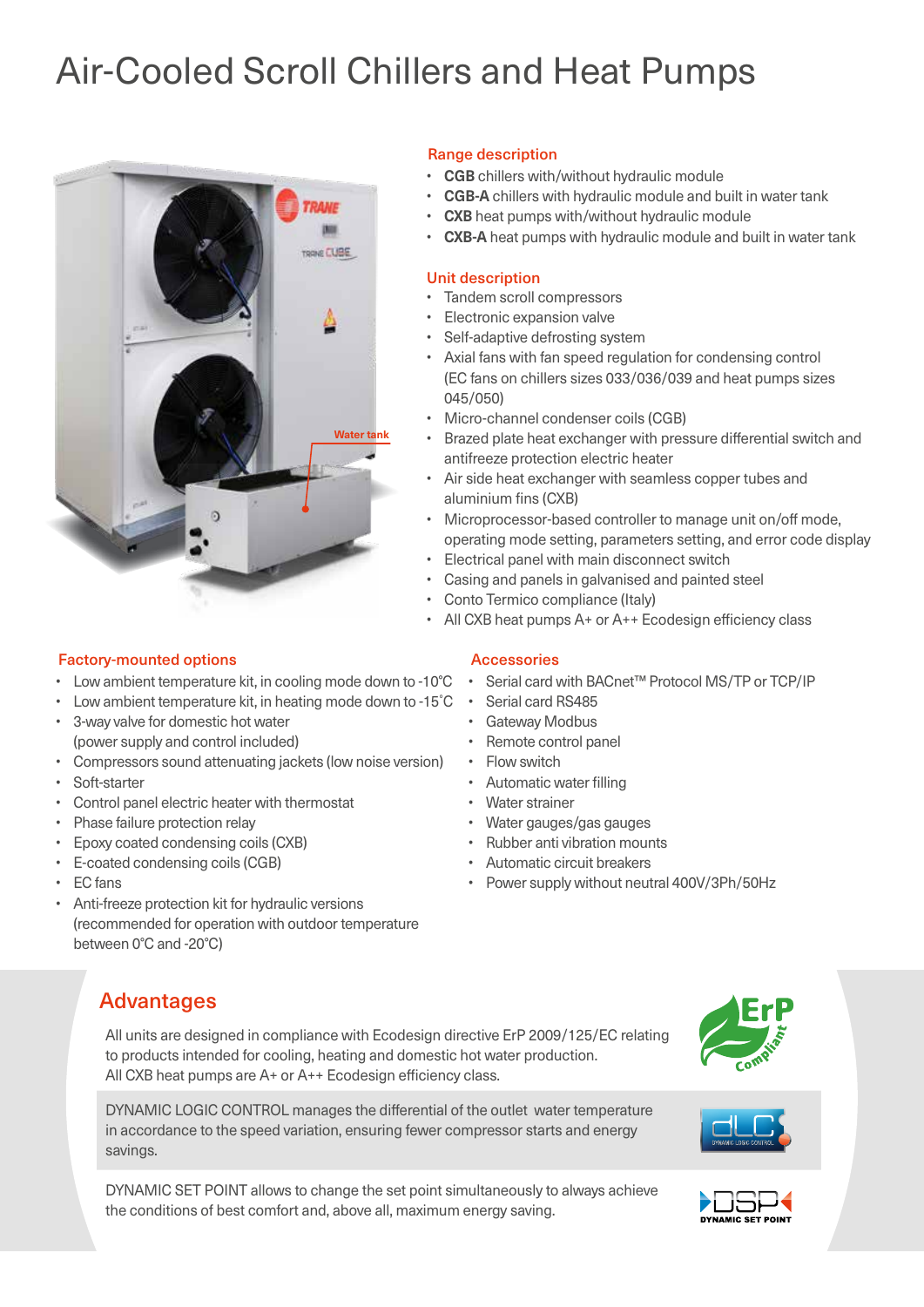

| <b>Operating range</b>                              |           | <b>CGB</b>    | <b>CXB</b> cooling | <b>CXB</b> heating |
|-----------------------------------------------------|-----------|---------------|--------------------|--------------------|
| Operating outdoor air temperature range (min./max.) | (°C)      | $5(-10)^*/45$ | $5(-10)*/43$       | -5 (-15)**/20      |
| Leaving water temperature range (min./max.)         | (°C)      | $-6/18$       | $-7/18$            | 28/55              |
| Power supply                                        | (V/Ph/Hz) |               | $400/3 + n/50$     |                    |



\* Temperatures within parentheses () can be achieved with low ambient air temperature kit. \*\* With low ambient air temperature kit including iPro controller.

# Chiller version

#### General data

| <b>CGB</b>                                       | <b>Unit size</b> | 017                      | 020               | 025                      | 028            | 033                    | 036            | 039            | 045            | 050            |
|--------------------------------------------------|------------------|--------------------------|-------------------|--------------------------|----------------|------------------------|----------------|----------------|----------------|----------------|
| Cooling according to EN 14511 (1)                |                  |                          |                   |                          |                |                        |                |                |                |                |
| Total cooling capacity                           | kW               | 16.4                     | 19.0              | 24.6                     | 28.3           | 33.2                   | 36.7           | 39.6           | 44.5           | 49.6           |
| Total power input                                | kW               | 5.6                      | 6.7               | 7.9                      | 9.2            | 10.6                   | 12.1           | 13.3           | 15.4           | 18.2           |
| <b>Total EER</b>                                 |                  | 2.93                     | 2.83              | 3.11                     | 3.08           | 3.13                   | 3.04           | 2.99           | 2.89           | 2.72           |
| Eurovent efficiency class                        |                  | B                        | C                 | Α                        | B              | Α                      | B              | B              | C              | C              |
| Water flow                                       | $m^3/h$          | 2.82                     | 3.26              | 4.23                     | 4.87           | 5.71                   | 6.32           | 6.82           | 7.65           | 8.53           |
| Water pressure drop                              | kPa              | 15.1                     | 19.6              | 31.3                     | 23.1           | 31.0                   | 37.2           | 42.8           | 31.7           | 38.5           |
| Seasonal efficiency according to EN 14825 (2)    |                  |                          |                   |                          |                |                        |                |                |                |                |
| P rated                                          | kW               | 16.4                     | 19.0              | 24.6                     | 28.3           | 33.2                   | 36.7           | 39.6           | 44.5           | 49.6           |
| η <sub>s</sub> . cooling                         | $\frac{0}{0}$    | 166                      | 165               | 161                      | 161            | 161                    | 161            | 161            | 161            | 163            |
| <b>SEER</b>                                      |                  | 4.22                     | 4.20              | 4.10                     | 4.10           | 4.10                   | 4.10           | 4.10           | 4.10           | 4.15           |
| <b>Hydraulic module (optional)</b>               |                  |                          |                   |                          |                |                        |                |                |                |                |
| Available pump pressure                          | kPa              | 157                      | 138               | 152                      | 149            | 123                    | 170            | 142            | 161            | 144            |
| Water tank volume                                |                  | 100                      | 100               | 100                      | 100            | 100                    | 100            | 100            | 100            | 100            |
| Volume of expansion vessel                       |                  | $\mathbf{1}$             | $\mathbf{1}$      | 1                        | 1              | 1                      | $\mathbf{1}$   | 1              | $\overline{1}$ | $\mathbf{1}$   |
| <b>Compressors</b>                               |                  |                          |                   |                          |                |                        |                |                |                |                |
| Number of compressors                            |                  | $\overline{c}$           | $\overline{c}$    | $\overline{c}$           | $\overline{c}$ | $\overline{c}$         | $\overline{c}$ | $\overline{c}$ | $\overline{c}$ | $\overline{c}$ |
| Number of refrigerant circuits                   |                  | $\mathbf{1}$             | $\mathbf{1}$      | $\overline{1}$           | $\mathbf{1}$   | $\mathbf{1}$           | $\mathbf{1}$   | $\overline{1}$ | $\overline{1}$ | $\mathbf{1}$   |
| Type of control / part load steps                |                  |                          |                   |                          |                | Step control / 2 steps |                |                |                |                |
| Minimum capacity step                            | $\frac{0}{0}$    | 50                       | 50                | 50                       | 50             | 50                     | 50             | 50             | 45             | 39             |
| Refrigerant charge (3)                           | kg               | 5.7                      | 5.7               | 5.7                      | 6.5            | 6.5                    | 6.5            | 6.5            | 8.0            | 8.0            |
| Oil charge                                       | kg               | 2.5                      | 2.5               | 2.5                      | 2.5            | 3.3                    | 3.5            | 3.5            | 6.3            | 6.3            |
| Fans                                             |                  |                          |                   |                          |                |                        |                |                |                |                |
| Number of fans                                   | $\mathsf{n}$     | $\mathbf{1}$             | $\mathbf{1}$      | $\overline{c}$           | $\overline{c}$ | $\overline{2}$         | $\overline{2}$ | $\overline{2}$ | $\overline{2}$ | $\overline{2}$ |
| Air flow                                         | $m^3/h$          | 6000                     | 6000              | 10200                    | 10800          | 13800                  | 15900          | 15900          | 17000          | 17000          |
| Power input for each fan                         | kW               | 0.235                    | 0.235             | 0.235                    | 0.235          | 0.296                  | 0.357          | 0.357          | 0.357          | 0.357          |
| Absorbed current for each fan                    | A                | 0.55                     | 0.55              | 0.55                     | 0.55           | 1.06                   | 1.57           | 1.57           | 1.57           | 1.57           |
| Sound level (4)                                  |                  |                          |                   |                          |                |                        |                |                |                |                |
| Sound pressure level at 10 m                     | db(A)            | 42                       | 42                | 45                       | 44             | 45                     | 46             | 46             | 47             | 47             |
| Sound pressure level at 10 m (low noise version) | db(A)            | na                       | na                | na                       | 42             | 42                     | 42             | 42             | 44             | 45             |
| <b>Dimensions and weight</b>                     |                  |                          |                   |                          |                |                        |                |                |                |                |
| Length (A)                                       | mm               | 1807                     | 1807              | 1807                     | 2061           | 2061                   | 2061           | 2061           | 2061           | 2061           |
| Width (B)                                        | mm               | 779                      | 779               | 779                      | 779            | 779                    | 779            | 779            | 779            | 779            |
| Height (C)                                       | mm               | 1687                     | 1687              | 1687                     | 1687           | 1687                   | 1687           | 1687           | 1687           | 1687           |
| Additional height for water tank                 | mm               | 381                      | 381               | 381                      | 381            | 381                    | 381            | 381            | 381            | 381            |
| Operating weight                                 | kg               | 290                      | 294               | 327                      | 367            | 378                    | 378            | 380            | 530            | 540            |
| Operating weight (low noise version)             | kg               | $\overline{\phantom{a}}$ | $\qquad \qquad -$ | $\overline{\phantom{a}}$ | 374            | 385                    | 385            | 387            | 541            | 551            |
| Additional weight for water pump                 | kg               | 12                       | 12                | 12                       | 12             | 12                     | 14             | 14             | 15.4           | 15.4           |
| Additional weight for water tank                 | kg               | 190                      | 190               | 190                      | 195            | 195                    | 195            | 195            | 195            | 195            |

(1) Cooling: outdoor air temperature 35°C and chilled water temperature 12°C/7°C.<br>(2) Ecodesign rating for comfort chiller - Fan coil application. Outdoor air temperature 35°C and chilled water temperature in/<br>out: 12°C/7°

REGULATION (EU) № 2016/2281 of 20 December 2016.<br>(3) Refrigerant charge values are not binding, please check the effective quantity of refrigerant shown on unit nameplate.<br>(4) Sound data based on units without hydraulic